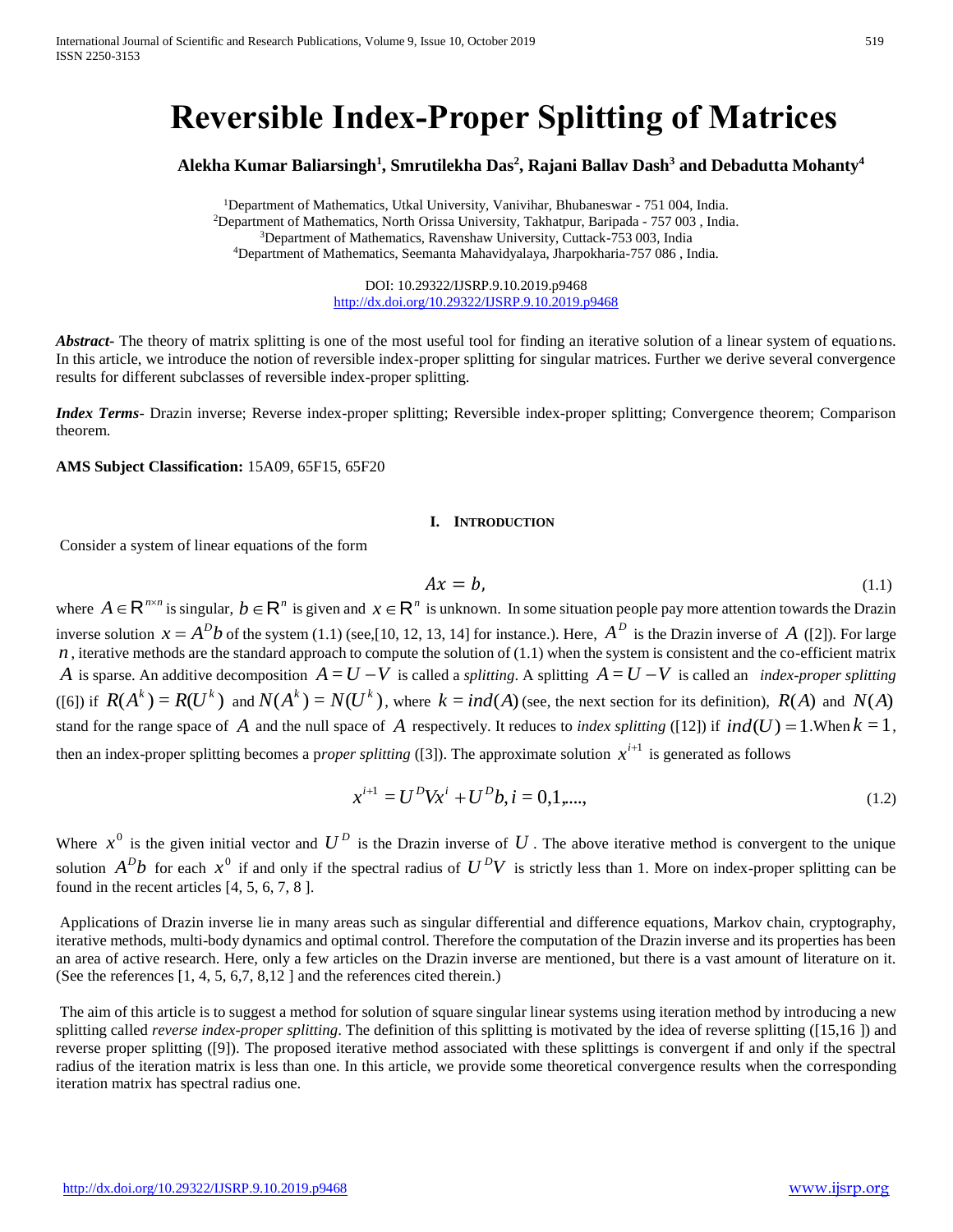The organization of this paper is as follows. In Section 2, we list all relevant definitions, notation and some earlier results which we use throughout the paper. Section 3 contains the main results of this article concerning the convergence results for different subclass of reverse index-proper splitting.

#### **II. PRELIMINARIES**

Throughout this article, we will deal with  $R^n$  equipped with its standard cone  $R_+^n$ , and all our matrices are real square matrices of order *n* unless stated otherwise. We denote the transpose, the null space and the range space of *A* by  $A<sup>T</sup>$ ,  $N(A)$  and  $R(A)$ , respectively. A is said to be *non-negative* (i.e.,  $A \ge 0$ ) if all the entries of A are non-negative, and  $B \ge C$  for matrices B and C, if  $B-C \ge 0$ . We also use these notation and nomenclature for vectors. Let  $L, M$  be complementary subspaces of  $\mathsf{R}^n$ . Then  $P_{L,M}$ stands for the projection of  $R^n$  onto L along M . So,  $P_{L,M}B=B$  if and only if  $R(B)\subseteq L$ , and  $BP_{L,M}=B$  if and only if  $N(B) \supseteq M$ . The *spectral radius* of a matrix A is denoted by  $\rho(A)$ , and is equal to the maximum of the moduli of the eigenvalues of A. For any two matrices A and B, we have  $\rho(AB) = \rho(BA)$ . The *index* of A is the least nonnegative integer k such that rank  $(A^{k+1})$  = rank  $(A^k)$ , and we denote it by  $ind(A)$ . Then  $ind(A) = k$  if and only if  $R(A^k) \oplus N(A^k) = \mathbb{R}^n$ . Also, for  $l \geq k$ ,  $R(A^l) = R(A^k)$  and  $N(A^l) = N(A^k)$ . The *Drazin inverse* of a matrix  $A \in \mathbb{R}^{n \times n}$  is the unique solution  $X \in \mathbb{R}^{n \times n}$  satisfying the equations:  $A^k = A^k X A$ ,  $X = XAX$  and  $AX = XA$ , where k is the index of A. It is denoted by  $A^D$ . When  $k = 1$ , then the Drazin inverse is said to be the *group inverse* and is denoted by  $A^*$ . While Drazin inverse exists for all matrices, the group inverse does not. It exists if and only if  $ind(A) = 1$ . If A is nonsingular, then of course, we have  $A^{-1} = A^D = A^*$ . Some well-known properties of  $A^D([1])$  are follows:  $R(A^k) = R(A^D)$ ;  $N(A^k) = N(A^D)$ ;  $AA^D = P_{R(A^k) \cup R(A^k)} = A^D A$  $R(A^k)$ ,  $N(A^k)$  $D = P_{R(A^k), N(A^k)} = A^D A$ . In particular, if

 $x \in R(A^k)$  then  $x = A^D A x$ . We list certain results to be used in the sequel. The next two theorems deal with nonnegativity and spectral radius, and the first one is known as Perron Frobenius theorem which states that:

#### **Theorem 2.1** (Theorem 2.20, [11])

Let  $A \geq 0$ . Then A has a nonnegative real eigenvalue equal to its spectral radius.

**Theorem 2.2** (Theorem 2.21, [11]) Let  $A \ge B \ge 0$ . Then  $\rho(A) \ge \rho(B)$ .

**Theorem 2.3** (Theorem 3.16, [11]) Let  $X \ge 0$ . Then  $\rho(X) < 1$  if and only if  $(I - X)^{-1}$  exists and  $(I - X)^{-1} = \sum_{k=0}^{\infty} X^k \ge 0$  $(X - X)^{-1} = \sum_{k=0}^{\infty} X^k \ge$  $(I - X)^{-1} = \sum_{k=0}^{\infty} X^k \ge 0$ .

The following theorem gives some of the properties of an index-proper splitting.

**Theorem 2.4** (Theorem 3.2, [6]) Let  $A = U - V$  be an index-proper splitting. Then (a)  $AA^{D} = UU^{D} = A^{D}A$ ; (b)  $I - U^D V$  is invertible; (c)  $A^D = (I - U^D V)^{-1} U^D$ .

Different subclasses of an index-proper splittings are recalled next.

**Definition 2.5** An index-proper splitting  $A = U - V$  is called:

(a) an index-proper regular splitting [1], if  $U^D \ge 0$  and  $V \ge 0$ ;

(b) an index-proper weak regular splitting [1], if  $U^D \ge 0$  and  $U^D V \ge 0$ ;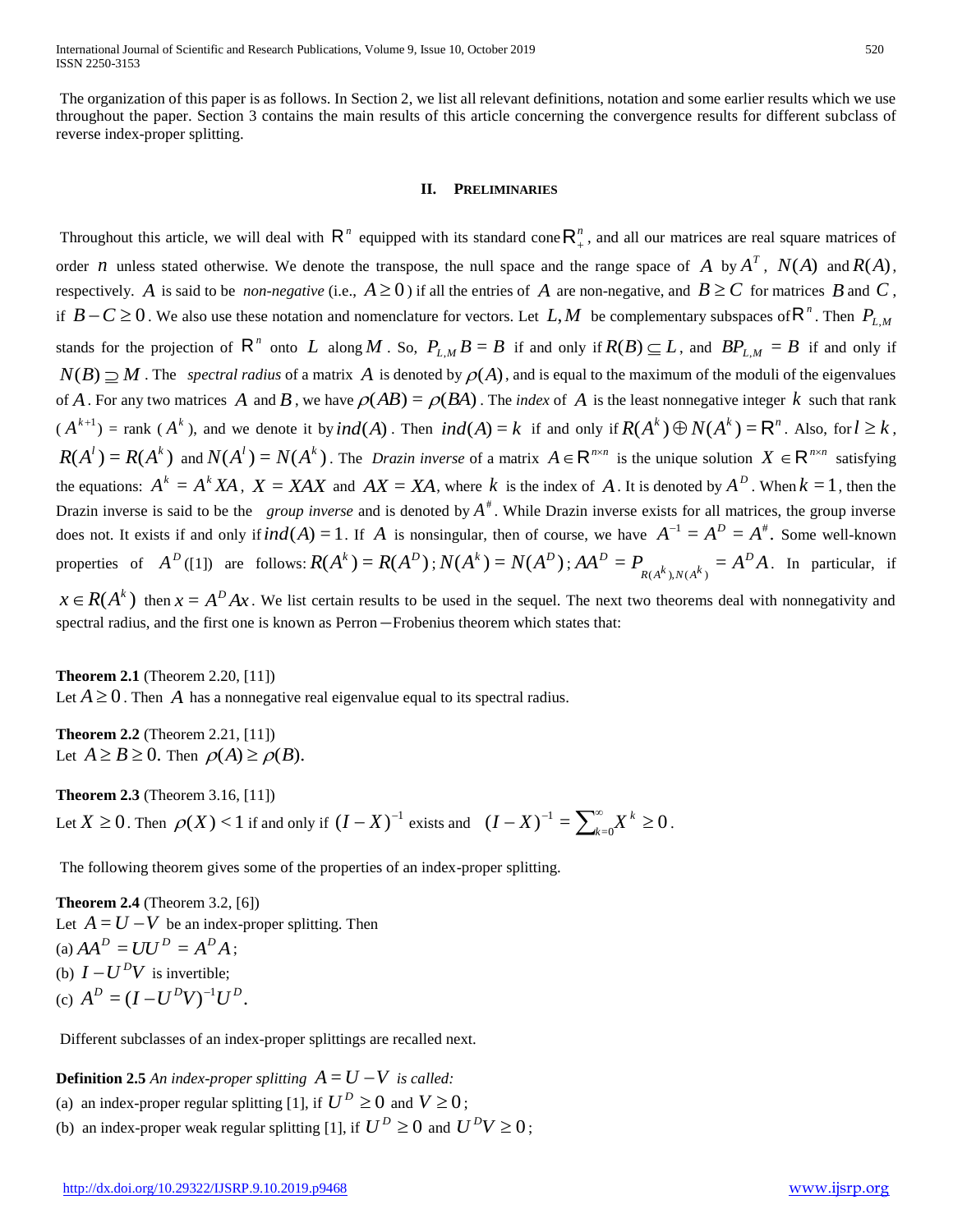(c) an index-proper nonnegative splitting [4] if  $U^D V \ge 0$ . One can find that there exist some splitting which are not included in Definition 2.5.

For example, let  $\overline{\phantom{a}}$  $\overline{\phantom{a}}$  $\overline{\phantom{a}}$  $\bigg)$  $\setminus$  $\mathsf{I}$  $\mathbf{r}$  $\mathbf{I}$  $\setminus$ ſ 0 4 0 0 4 0 2 0 0  $A = \begin{bmatrix} 0 & 4 & 0 \end{bmatrix}$  and  $U = (1/2)A$ . Then the index of  $A$  and  $U$  are 1. Also  $R(A) = R(U)$  and  $N(A) =$ 

*N*(*U*). Hence,  $A = U - V$  is an index-proper splitting. We can see that  $V \ge 0$ ,  $U^D = |0 0.5000 0 | \ge 0$ 0 0.5000 0 0 0.5000 0 1 0 0  $= | 0 0.5000 0 | \ge$  $\overline{\phantom{a}}$  $\overline{\phantom{a}}$  $\overline{\phantom{a}}$ J  $\setminus$  $\mathsf{I}$  $\mathsf{I}$  $\mathsf{I}$  $\setminus$ ſ  $U^D = |0 \t0.5000 \t0| \ge 0$  but

 $0 \t -1 \t 0$  $0 \t -1 \t 0$ 1 0 0 =  $\overline{\phantom{a}}$  $\overline{\phantom{a}}$  $\overline{\phantom{a}}$ J  $\backslash$  $\mathsf{I}$  $\mathsf{L}$  $\mathsf{I}$  $\setminus$ ſ  $\overline{a}$  $\overline{\phantom{0}}$  $\overline{\phantom{0}}$  $U^{D}V = | 0 -1 0 | \ge 0.$ 

The above example shows that the splitting is not included in the Definition 2.5, so that we cannot discuss its convergence according to the theories of [4,5, 7]. Motivated by the definition of reverse proper splitting introduced by Mishra [9] and reverse splitting for nonsingular matrices [16], here we propose another splitting called reverse index-proper splitting of square singular matrices.

#### **III. Main Results**

We begin with the following definition.

**Definition 3.1** A splitting  $A = U - V$  is called a reverse index-proper splitting of A, if  $R(V^k) = R(U^k)$  and  $N(V^k) = N(U^k)$ **Example 3.2** *Let*   $\overline{\phantom{a}}$  $\overline{\phantom{a}}$  $\overline{\phantom{a}}$ J  $\setminus$  $\mathsf{I}$  $\mathsf{I}$  $\mathsf{I}$  $\setminus$ ſ  $\overline{\phantom{0}}$  $\overline{a}$  $\overline{a}$  $0 -2 0$  $0 \t -1 \t 0$  $0 \t 0 \t -1$  $A = |0 -1 0 |$  and  $U = 2A$ . Then the index of  $U$  and  $V$  are 2. Also,  $R(U^2) = R(V^2)$  and  $N(U^2) =$ 

 $N(V^2)$  . Hence,  $A = U - V$  is a reverse index-proper splitting of  $A$  .

A few properties of a reverse index-proper splitting are presented next.

**Theorem 3.3 Let**  $A = U - V$  be a reverse index-proper splitting. Then (a)  $VV^{D} = UU^{D} = V^{D}V$ ; (b)  $I - U^D A$  is invertible; (c)  $V^D = (I - U^D A)^{-1} U^D$ .

*Proof.*

(a)  $VV^D = P_{\text{rank}, \text{rank}} = P_{\text{rank}, \text{rank}} = UU^D$  $V V^D = P_{R(V^k), N(V^k)} = P_{R(U^k), N(U^k)} = U U^D$ . (b) Let  $(I - U^D A)x = 0$ . Then  $x = U^D Ax \in R(U^D) = R(U^k) = R(V^D) = R(V^k)$ . Therefore, =  $x = U^D A x$ 

$$
x = U^D A x
$$
  
=  $U^D (U - V) x$   
=  $(U^D U x - U^D V x)$   
=  $(I - U^D V) x$ .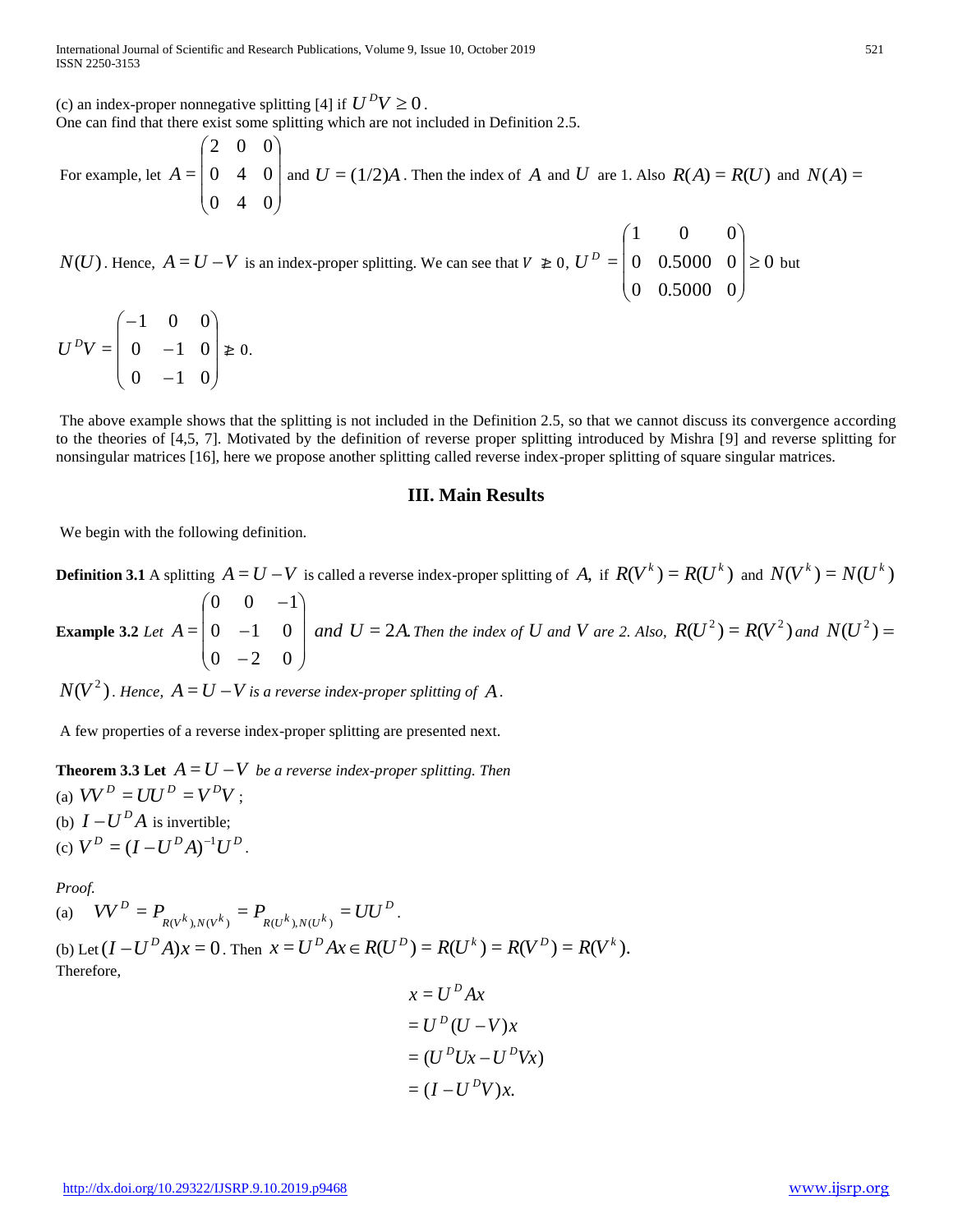Which implies  $U^D Vx = 0$ . Pre-multiplying  $U^D Vx = 0$  by U, we get  $Vx = 0$ . So,  $x \in N(V) \subseteq N(V^k)$ . Hence  $x \in$  $R(V^k) \cap N(V^k) = \{0\}$ . *Thus,*  $I - U^D A$  *is invertible.* (c) Suppose  $X = (I - U^D A)^{-1} U^D$  . Let  $x \in R(V^k)$  . Then

$$
XVx = (I - U^D A)^{-1}U^D Vx
$$
  
=  $(I - U^D A)^{-1}U^D(Ux - Ax)$   
=  $(I - U^D A)^{-1}(U^D Ux - U^D Ax)$   
=  $(I - U^D A)^{-1}(x - U^D Ax)$   
 $(I - U^D A)^{-1}(I - U^D A)x$   
= x.

If  $y \in N(V^k) = N(U^k)$ , then  $Xy = (I - U^D A)^{-1} U^D y = 0$ . Hence,  $X = (I - U^D A)^{-1} U^D = V^D$ .

A relation between the eigenvalues of  $U^D A$  and  $V^D A$  is established by a lemma given below.

**Lemma 3.4** *Let*  $A = U - V$  *be a reverse index-proper splitting. Let*  $\mu_i, 1 \le i \le s$  *and*  $\lambda_j, 1 \le j \le s$  *be the eigenvalues of the* matrices  $U^{\bar{D}}A(AU^{\bar{D}})$  and  $V^{\bar{D}}A(AV^{\bar{D}}),$  respectively. Then for every  $i$  , there exists  $\,j\,$  such that *j j*  $i = \overline{1 + \lambda}$ λ  $\mu_i = \frac{1}{1 + i}$  $=\frac{a_{j}}{a_{j}}$  and for every j,

*there exists i such that*  $\lambda_i = \frac{\mu_i}{\mu_i}$ . 1  $j = \frac{\mu_i}{1 - \mu_i}$ *i*  $\lambda_j = \frac{\mu_i}{1-\mu}$ 

*Proof.* Since  $A = U - V$  is a reverse proper splitting of A, by Theorem 3.3 (c)  $V^D = (I - U^D A)^{-1} U^D$ . Therefore,  $V^D A = (I - U^D A)^{-1} U^D A$ . Let  $\mu_i$  be an eigenvalue of  $U^D A$  with an eigenvector x for some i. Then  $\mu_i \neq 1$  and

$$
VDAx = (I - UDA)-1UDAx
$$

$$
= \mu_i (I - UDA)-1x
$$

$$
= \frac{\mu_i}{1 - \mu_i} x
$$

Thus *i i*  $\mu$  $\mu_{\scriptscriptstyle \!}$  $\frac{\mu_i}{1-\mu_i}$  is an eigenvalue of  $V^D A$ , and so there exists some j such that  $\lambda_j x = \frac{\mu_i}{1-\mu_i} x$ , 1  $x = \frac{\mu_i}{\mu_i}$ *i*  $i_j x = \frac{\mu_i}{1 - \mu_j}$  $\lambda_j x = \frac{\mu_i}{1 - \mu_i} x$ , where  $\lambda_j$  is an eigenvalue of  $V^D A$ 

Therefore, the two matrices  $U^D A$  and  $V^D A$  have the same set of eigenvectors with their eigenvalues related by  $\lambda_i = \frac{\mu_i}{\mu_i}$ , 1  $j = \frac{\mu_i}{1 - \mu_i}$ *i*  $\lambda_j = \frac{\mu_i}{1 - \mu_i}$ , for  $i = 1, 2, \ldots, n$ . Again,  $U = V + A$  so that  $U = V - (-A)$  is a proper splitting of U. Similarly, we have  $U^D A =$  $(I + V^D A)^{-1} V^D A$ 

If  $\lambda_j$  is an eigenvalue of  $V^D A$  for some *j* with an eigenvector y, then  $\lambda_j \neq -1$  and

$$
UDAy = (I + VDA)-1VDAy
$$

$$
= \lambda_j (I + VDA)-1y
$$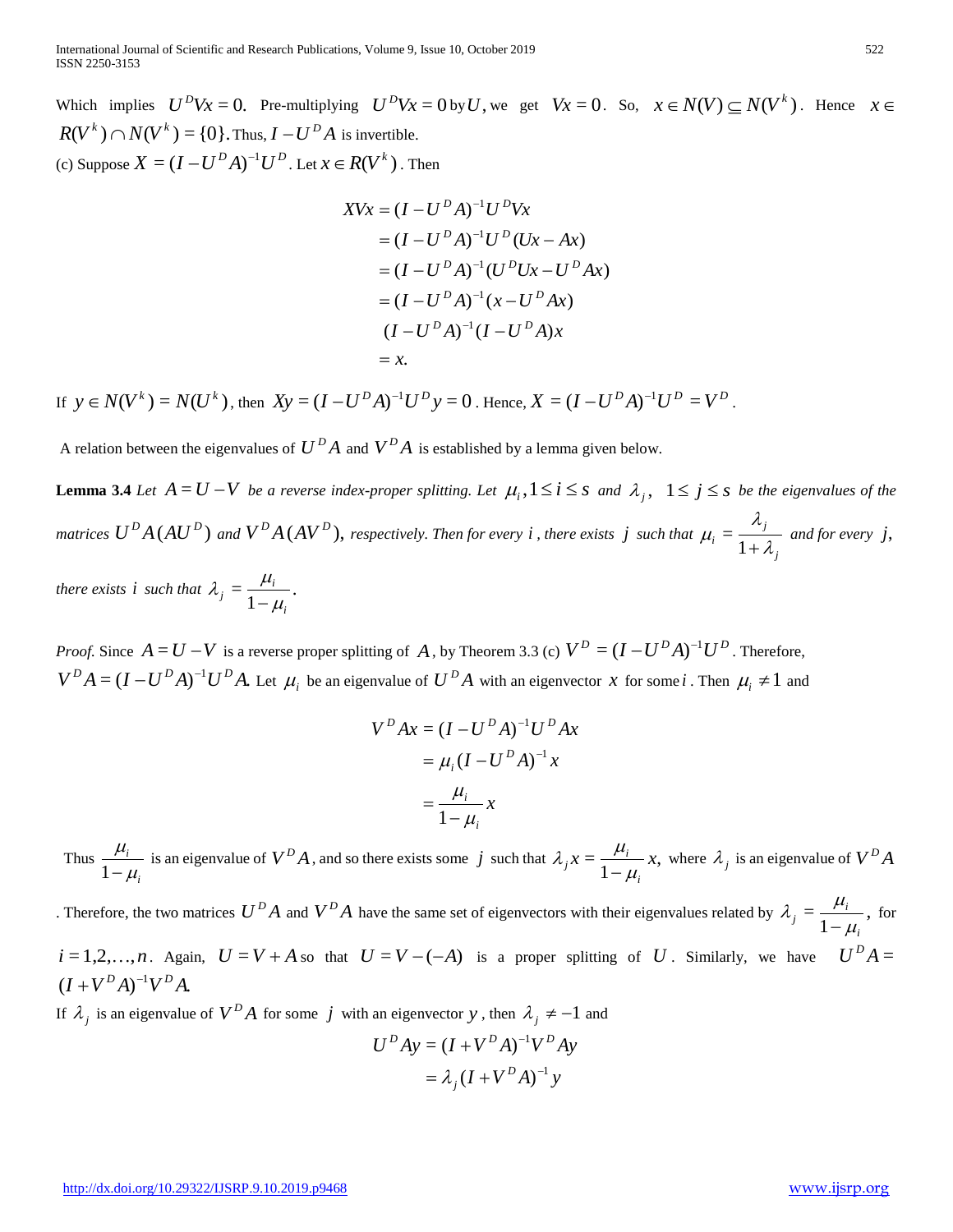$$
=\frac{\lambda_j}{1+\lambda_j}y.
$$

Hence *j j*  $\lambda$ λ  $\frac{\lambda_j}{1 + \lambda_j}$  is an eigenvalue of  $U^D A$ , and so there exists some *i* such that *j j*  $i=\overline{1+\lambda}$ λ  $\mu_i = \frac{1}{1 + i}$  $=\frac{n_j}{n_j}$ , for  $j=1,2,...,n$ .

A few more properties of a reverse index-proper splitting are discussed next.

**Theorem 3.5 Let**  $A = U - V$  be a reverse index-proper splitting. Suppose that  $U^D \ge 0$  and  $A \ge 0$ . Then the following are *equivalent:*

- (a)  $V^D \geq 0$ ;
- (b)  $V^D A \geq 0$ ;
- (c)  $\rho(U^D A) \leq 1$ .

*Proof.* (a)  $\Rightarrow$  (b): The condition  $V^D \ge 0$  and  $A \ge 0$  imply  $V^D A \ge 0$ .

(b)  $\Rightarrow$  (c): We have  $U^D A \ge 0$  and  $V^D A \ge 0$ . Let  $\lambda$  and  $\mu$  be any nonnegative eigenvalues of  $V^D A$  and  $U^D A$ , respectively. Let  $f(\lambda) = \frac{\lambda}{\lambda}$ ,  $\lambda \ge 0$ 1  $(\lambda) = \frac{\lambda}{\lambda}, \lambda \geq$  $\frac{\pi}{1+\lambda}$ ,  $\lambda$ λ  $f(\lambda) = \frac{\lambda}{1+\lambda}, \lambda \ge 0$ . Then f is strictly increasing function. Then by Lemma 3.4,  $\mu = \frac{\lambda}{1+\lambda}$ λ  $\mu = \frac{1}{1 + \mu}$  $=\frac{\pi}{1-\lambda}$ . So,  $\mu$  attains its maximum when  $\lambda$  is maximum. But  $\lambda$  is maximum when  $\lambda = \rho(V^D A)$ . As a result, the maximum value of  $\mu$  is  $\rho(U^D A)$ . Hence,  $\leq$  1  $1 + \rho (V^D A)$  $(U^{D} A) = \frac{\rho(V^{D} A)}{1 - \rho(A)}$  $V^{\,D}A$  $(U^{D}A) = \frac{\rho(V^{D}A)}{1 + \rho(V^{D}A)}$  $D_A$   $D_A$   $D$  $\rho$  $\rho(U^D A) = \frac{\rho(V^T A)}{1 + \rho(V^D A)} < 1.$ 

(c)  $\Rightarrow$  (a): Let  $\rho(U^D A) < 1$ . Then by Theorem 2.3, we have  $(I - U^D V)^{-1} = \sum_{k=0}^{\infty} (U^D A)^k \ge 0$ .  $-U^D V)^{-1} = \sum_{k=0}^{\infty} (U^D A)^k \ge$ *k*  $I - U^D V$ <sup>-1</sup> =  $\sum_{k=0}^{\infty} (U^D A)^k \ge 0$ . Since  $A \ge 0$ , so  $=(I-U^DV)^{-1}U^D=\sum_{k=0}^\infty (U^DA)^k\geq 0$  $-U^{D}V)^{-1}U^{D} = \sum_{k=0}^{\infty} (U^{D}A)^{k} \ge$  $V^{D} = (I - U^{D}V)^{-1}U^{D} = \sum_{k=0}^{\infty} (U^{D}A)^{k} \ge 0.$ 

Next we introduce a subclass of a reverse index-proper splitting called reversible index-proper splitting and the definition is as follows.

**Definition 3.6** A reverse index-proper splitting  $A = U - V$  is called a reversible index-proper splitting of A if  $\lambda_i(U^D A) \ge 0$  for *each*  $i = 1, 2, ..., n$ .

htms:  $\frac{\lambda_1}{1+\lambda_2}$  is an digitar-fact of  $D^{(2)}A$ , and so there exists some f and this  $\mu_1 = \frac{\lambda_1}{1+\lambda_2}$ , for  $j = 1, 2, ..., n$ .<br>
A concome properties of a verse indeter-proper epitima para discussion for  $D^2 \geq 0$  and **Example 3.7** *Let*  $A = \begin{vmatrix} -1 & 2 & 0 \end{vmatrix} = \begin{vmatrix} 0 & 2 & 0 \end{vmatrix} - \begin{vmatrix} 1 & 0 & 0 \end{vmatrix} = U - V$  $\overline{\phantom{a}}$  $\overline{\phantom{a}}$  $\overline{\phantom{a}}$ J  $\backslash$  $\overline{\phantom{a}}$  $\mathbf{r}$  $\mathbf{I}$  $\setminus$ ſ  $\overline{a}$  $\overline{\phantom{a}}$  $\overline{\phantom{a}}$  $\overline{\phantom{a}}$ J  $\backslash$  $\mathsf{I}$  $\mathsf{I}$  $\mathsf{I}$  $\setminus$ ſ  $\overline{\phantom{a}}$  $\overline{\phantom{a}}$  $\overline{\phantom{a}}$ J  $\setminus$  $\overline{\phantom{a}}$  $\mathbf{r}$  $\mathbf{I}$  $\setminus$ ſ  $\overline{a}$  $\overline{a}$  $\overline{a}$ = 1 0 0 1 0 0 0 0 1 0 2 0 0 2 0 2 0 0 = 1 2 0 1 2 0 2 0  $-1$  $=$   $\begin{vmatrix} -1 & 2 & 0 \end{vmatrix}$   $=$   $\begin{vmatrix} 0 & 2 & 0 \end{vmatrix}$   $\begin{vmatrix} 1 & 0 & 0 \end{vmatrix}$   $=$  *U*  $-$  *V*. Then the index of *U* and *V* are 1. Also  $R(U) = R(V)$  and  $N(U) = N(V)$ . Hence  $A = U - V$  is a reverse index-proper splitting of A,  $\overline{\phantom{a}}$  $\overline{\phantom{a}}$  $\overline{\phantom{a}}$  $\bigg)$  $\setminus$  $\mathsf{I}$  $\mathsf{I}$  $\mathsf{I}$  $\setminus$ ſ  $\overline{a}$  $\overline{a}$  $\overline{\phantom{0}}$  $0.5000 \quad 1 \quad 0$ 0.5000 1 0  $1 \t 0 \t -0.5000$  $U^D A = \begin{bmatrix} -0.5000 & 1 & 0 \end{bmatrix}$  and  $\lambda_i(U^D A) = \{0, 1.5, 0.5\}$  for  $i = 1, 2, 3$ . So  $\lambda_i(U^D A) \ge 0$ . Hence, A possess a

*reversible index-proper splitting.* 

A convergence result for a reversible index-proper splitting is presented next.

**Theorem 3.8** If  $A = U - V$  is a reversible index-proper splitting of  $A$  and  $\rho(U^D A) < 1$ , then  $\rho(U^D V) < 1$ .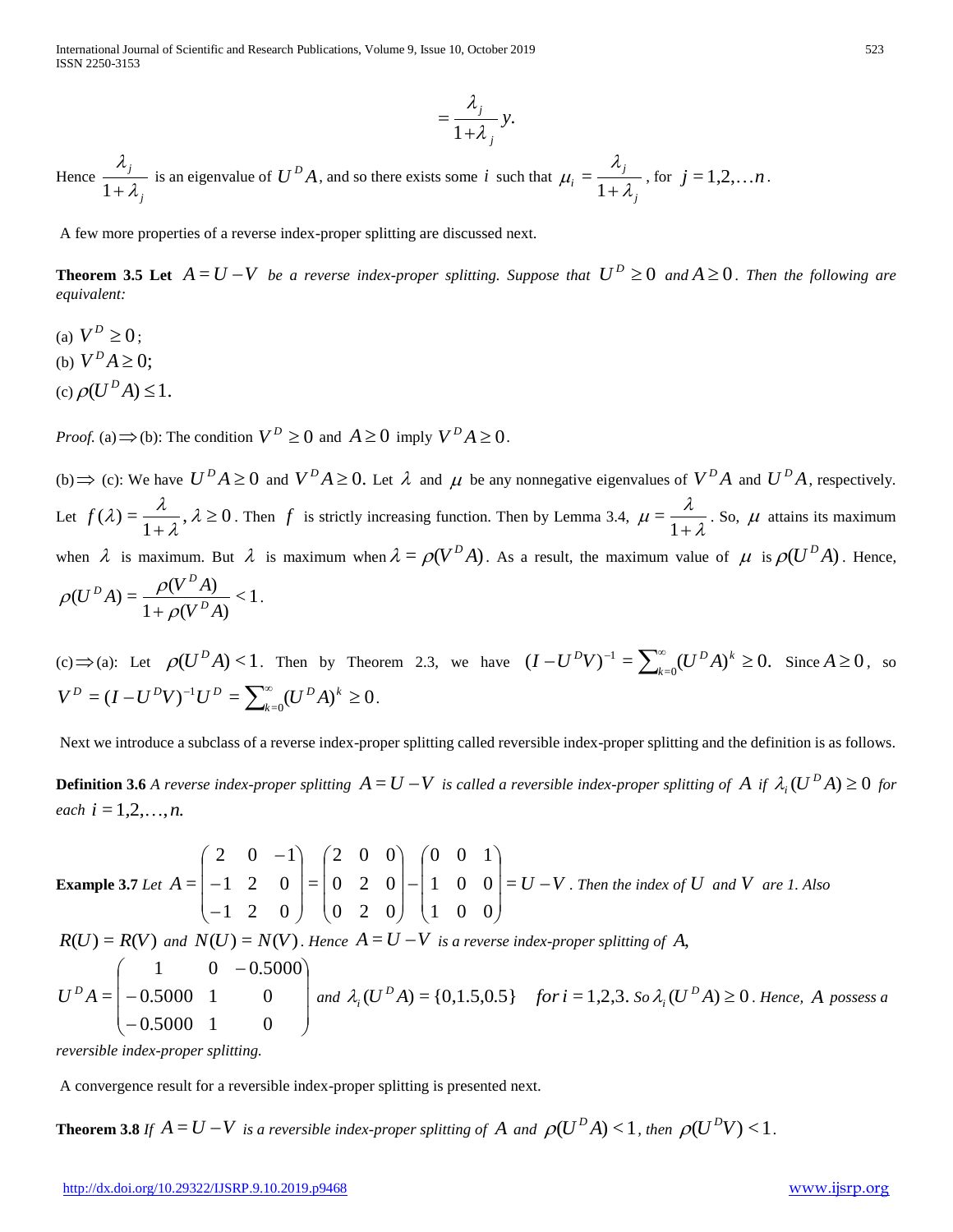*Proof.* Since  $A = U - V$  is a reversible index-proper splitting, so  $\lambda_i(U^D A) \ge 0$  for  $i = 1, 2, ..., n$ . By Theorem 3.3, we have  $V = U(I - U^D A)$ . So,  $U^D V = U^D U(I - U^D A)$ . We then have  $U^D V + U^D A = U^D U$  and  $\lambda_i (U^D V) + \lambda_i (U^D A) =$ *i*  $\lambda_i(U^DV) + \lambda_i$  $\lambda_i(U^{\mathcal{D}}U) \leq 1$  for  $i = 1, 2, ..., n$ . The condition  $\rho(U^{\mathcal{D}}A) < 1$  means that  $0 \leq \lambda_i(U^{\mathcal{D}}A) < 1$  for  $i = 1, 2, ..., n$ . Hence  $\rho(U^{\,D}V)$  < 1.

Unlike index-proper regular splitting, index-proper weak regular splitting and index-proper nonnegative splitting, we now introduce different subclass of a reversible index-proper splitting.

**Definition 3.9** A reversible index-proper splitting  $A = U - V$  is called:

- (a) a reversible index-proper regular splitting, if  $U^D \ge 0$  and  $A \ge 0$ ,
- (b) a reversible index-proper weak regular splitting, if  $U^D \ge 0$  and  $U^D A \ge 0$ ,
- (c) a reversible index-proper nonnegative splitting, if  $U^D A \geq 0$ .

**Example 3.10** Let  $A = \begin{bmatrix} 2 & 1 \\ 1 & 2 \end{bmatrix} = U - V$ , 6 3 2 1  $A = \begin{pmatrix} 2 & 1 \\ 6 & 3 \end{pmatrix} = U - V$ J  $\backslash$  $\overline{\phantom{a}}$  $\setminus$  $\begin{pmatrix} 2 & 1 \\ 6 & 3 \end{pmatrix}$  = U – V, where U =  $\begin{pmatrix} 3 & 1.5 \\ 9 & 4.5 \end{pmatrix}$ J  $\setminus$  $\overline{\phantom{a}}$  $\setminus$ ſ 9 4.5 3 1.5  $U = \begin{bmatrix} 0 & 1 & 0 \\ 0 & 1 & 0 \end{bmatrix}$  and  $V = \begin{bmatrix} 1 & 0 & 0 \\ 0 & 1 & 0 \end{bmatrix}$ . 3 1.5 1 0.5  $=\left[\begin{array}{rr} 1 & 0.0 \\ 2 & 1.5 \end{array}\right]$ J  $\backslash$  $\overline{\phantom{a}}$  $\setminus$ ſ  $V = \begin{bmatrix} 1 & 0.06 \\ 0 & 1.4 \end{bmatrix}$ . Then,  $A = U - V$  is a reverse index-proper *splitting. Also*  $U^D = \begin{vmatrix} 0.6660 & 0.0000 \\ 0.6600 & 0.0000 \end{vmatrix} \ge 0$ , 0.1600 0.0800 0.0533 0.0267  $=\begin{bmatrix} 0.0555 & 0.0207 \\ 0.1600 & 0.0800 \end{bmatrix}$ J  $\setminus$  $\overline{\phantom{a}}$  $\setminus$  $D \cap$  $U^{D} = \begin{vmatrix} \cos 2\theta & \cos 2\theta \\ 0 & \cos 2\theta \end{vmatrix} \ge 0, U^{D} A = \begin{vmatrix} \cos 2\theta & \cos 2\theta \\ 0 & \cos 2\theta & \cos 2\theta \end{vmatrix} \ge 0$ 0.8000 0.4000 0.2667 0.1333  $=\begin{bmatrix} 0.2007 & 0.1555 \\ 0.8000 & 0.4000 \end{bmatrix}$ J  $\backslash$  $\overline{\phantom{a}}$  $\setminus$ ſ  $U^D A = \begin{bmatrix} 0.2007 & 0.1555 \\ 0.8000 & 0.4000 \end{bmatrix} \ge 0$  and  $\lambda_i(U^D A) = \{0, 0.6667\}$ . Hence,

 $A = U - V$  is a reversible index-proper weak regular splitting.

**Example 3.11** Let  $A = \begin{bmatrix} 1 & 1 \\ 1 & 1 \end{bmatrix}$ . 2  $-2$  $1 - 1$  $=\begin{vmatrix} 1 & 1 \\ -2 & -2 \end{vmatrix}$  $\bigg)$  $\setminus$  $\overline{\phantom{a}}$  $\setminus$ ſ  $-2 -1 A = \begin{bmatrix} 1 & 1 \end{bmatrix}$ . Set  $U = 2A$ . Then,  $A = U - V$  is a reverse index-proper splitting. We can observe that 0 0.3333 0.3333 0.1667 0.1667  $0, U^D A =$  $0.1111 - 0.1111$  $0.0556 - 0.0556$  $=\begin{vmatrix} 0.03330 & 0.0330 \\ -0.1111 & -0.1111 \end{vmatrix} \le 0, U^D A = \begin{vmatrix} 0.1333 & 0.3333 \\ 0.3333 & 0.3333 \end{vmatrix} \ge$  $\bigg)$  $\backslash$  $\overline{\phantom{a}}$  $\setminus$  $\Big|\leq 0, U^D A=\Big|$ J  $\backslash$  $\overline{\phantom{a}}$  $\setminus$ ſ  $-0.1111 -0.0556 U^D = \begin{bmatrix} 0.03330 & 0.0330 \\ 0.1111 & 0.1111 \end{bmatrix} \le 0, U^D A = \begin{bmatrix} 0.1007 & 0.1007 \\ 0.2222 & 0.2222 \end{bmatrix} \ge 0$  and  $\lambda_i(U^D A) = \{0.0.5\}$ . Hence,  $A = U - V$  is a

*reversible index-proper nonnegative splitting.* 

Now we present a convergence theorem for a reversible index-proper regular splitting.

**Theorem 3.12** *Let*  $A = U - V$  *be a reversible index-proper regular splitting with*  $V^D \geq 0$ . *Then the following conditions holds.* (a)  $V^D \geq U^D$ ;

(b)  $\rho(V^D A) \ge \rho(U^D A)$ ;

(c) 
$$
\rho(U^D A) = \frac{\rho(V^D A)}{1 + \rho(V^D A)} < 1.
$$

*Proof.* (i) By Theorem 3.3 (c), we have  $V^D = (I - U^D A)^{-1} U^D$ . So  $U^D A V^D = V^D - U^D$ . Since A possess reversible index-proper regular splitting and  $V^D \ge 0$ , so  $V^D - U^D \ge 0$ . Hence  $V^D \ge U^D$ .

(ii) By post multiplying A in (i) and then Theorem 2.2 yields  $\rho(V^D A) \ge \rho(U^D A)$ .

(iii) Since  $A = U - V$  is a reversible index-proper regular splitting and  $V^D \ge 0$ , so  $V^D A \ge 0$  and  $U^D A \ge 0$ . Let  $\lambda$  and  $\mu$  be any nonnegative eigenvalues of  $V^D A$  and  $U^D A$ , respectively. Let  $f(\lambda) = \frac{\lambda}{\lambda}$ ,  $\lambda \ge 0$ 1  $(\lambda) = \frac{\lambda}{\lambda}, \lambda \geq$  $\frac{\lambda}{\lambda}$ ,  $\lambda$ λ  $f(\lambda) = \frac{\lambda}{\lambda}$ ,  $\lambda \ge 0$ . Then f is strictly increasing function.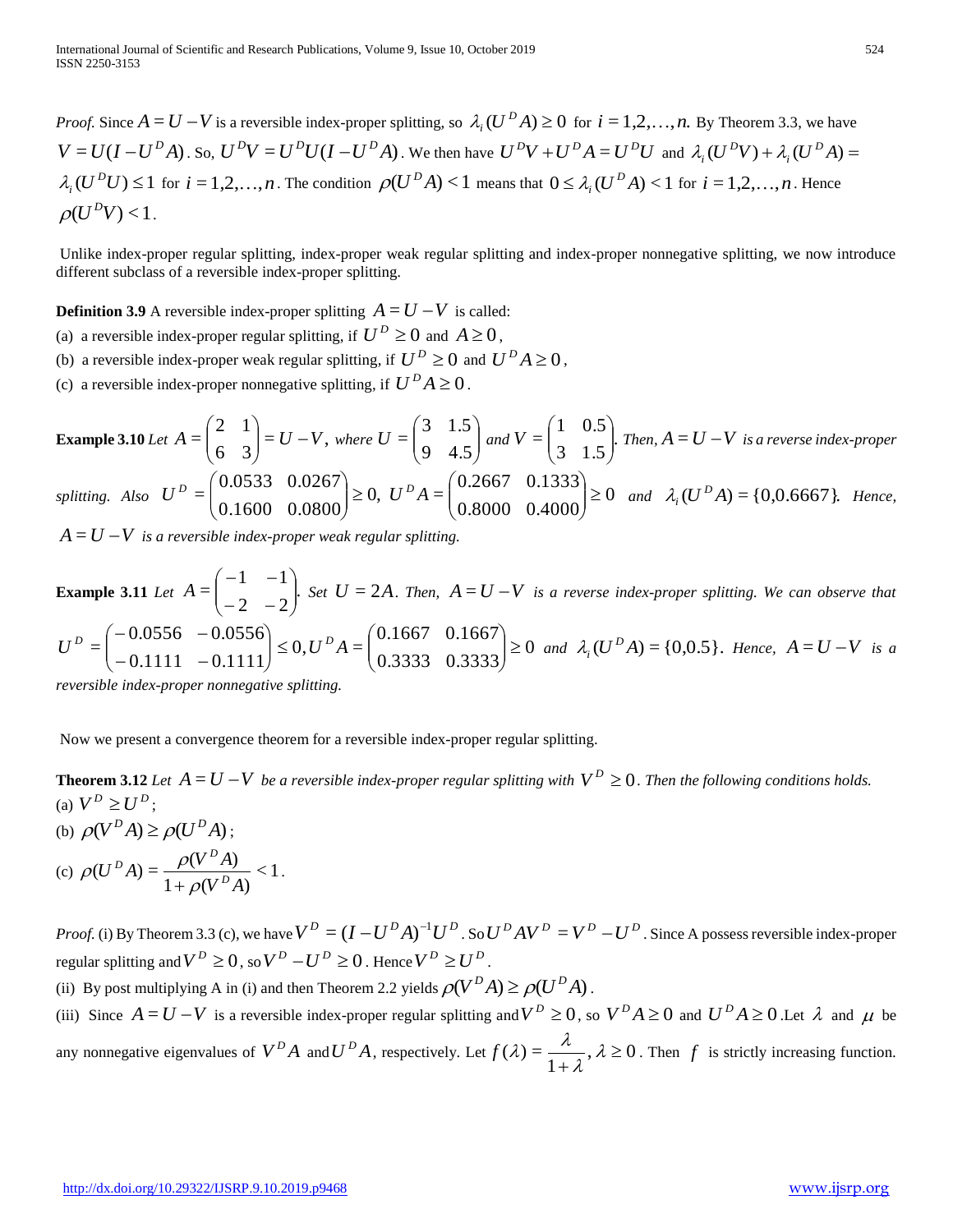Then by Lemma 3.4,  $\mu = \frac{1}{1 + \lambda}$ λ  $\mu = \frac{1}{1 + \mu}$  $=\frac{\lambda}{\lambda}$ . So,  $\mu$  attains its maximum when  $\lambda$  is maximum. But  $\lambda$  is maximum when  $\lambda = \rho(V^D A)$ . As a

result, the maximum value of  $\mu$  is  $\rho(U^D A)$ . Hence,  $\rho(U^D A) = \frac{\rho(V^A A)}{2\pi\sigma^2} < 1$  $1 + \rho (V^D A)$  $(U^{D} A) = \frac{\rho(V^{D} A)}{1 - \rho(A)}$  $V^{\,D}A$  $U^{D}A$  =  $\frac{\rho(V^{D}A)}{1+\rho(V^{D}A)}$  $D_A$   $D_A$   $D$  $\rho$  $\rho(U^D A) = \frac{\rho(V^- A)}{1 + \rho(V^D A)} < 1.$ 

As an immediate consequence of Theorem 3.8 and Theorem 3.12, we obtain the following result.

**Corollary 3.13** Let  $A = U - V$  be a reversible index-proper regular splitting. If  $V^D \geq 0$ , then  $\rho(U^D V) < 1$ .

Comparison theorems between the spectral radii of matrices are useful tools in analysis of rate of convergence of iterative methods. An accepted rule for preferring one iteration scheme to another is to choose the scheme having the smaller spectral radius.

**Theorem 3.14** Let  $A = U_1 - V_1 = U_2 - V_2$  be two reversible index-proper regular splitting such that  $V_2^D \ge V_1^D \ge 0$ . If  $A \ge 0$ , *then*  $\rho(U_1^D A) \leq \rho(U_1^D A) < 1$ .

*Proof.* By Theorem 3.12, we have  $\rho(U_i^D A) < 1$  for  $i = 1,2$ . Since  $V_2 \geq V_1$  and  $A \geq 0$ , then  $V_2 A \geq V_1 A \geq 0$ . So by Theorem 3.12, we have  $\rho(V_2^D A) \ge \rho(V_1^D A) \ge 0$ . Hence,

$$
\frac{\rho(V_1^D A)}{1 + \rho(V_1^D A)} \le \frac{\rho(V_2^D A)}{1 + \rho(V_2^D A)},
$$

i.e.,

$$
\rho(U_1^D A) \leq \rho(U_1^D A) < 1.
$$

The next result discusses convergence of a reversible index-proper weak regular splitting.

**Theorem3.15** Let  $A = U - V$  be a reversible index-proper weak regular splitting. Then  $(a) \Rightarrow (b) \Rightarrow (c) \Rightarrow (d) \Rightarrow (e) \Rightarrow (f)$  $\Rightarrow$  (*g*), where

(a)  $V^{D}U \geq 0$ ; (b)  $\rho(U^{\nu}A) = \frac{P(V^{\nu})}{\rho(V^{\nu}U)}$  $(U^{D} A) = \frac{\rho(V^{D} U) - 1}{\sigma V^{D} V}$  $V^{\hskip1pt D}U$  $(U^D A) = \frac{\rho(V^D U)}{\rho(V^D)}$  $D_{A}$ <sup>D</sup>  $\sim$   $\rho(V^D)$  $\rho$  $\rho(U^{\scriptscriptstyle D}A)=\frac{\rho(V^{\scriptscriptstyle D}U)-1}{\sigma I^{\scriptscriptstyle D}U};$ (c)  $\rho(U^D A) < 1$ ; (d)  $(I - U^D A)^{-1} \geq 0$ ; (e)  $V^D A \ge 0$ ; (f)  $V^D A \ge U^D A$ ; (g)  $\rho(U^D A) = \frac{\rho(V - A)}{(1 - \sigma)^2}$ .  $1 + \rho (V^D A)$  $(U^{\,D}A) = \frac{\rho(V^{\,D}A)}{I}$  $V^{\,D}A$  $(U^{D}A) = \frac{\rho(V^{D}A)}{1 + \rho(V^{D}A)}$  $D_A$   $D_A$   $D$  $\rho$  $\rho(U^{\scriptscriptstyle D}A)=\frac{\rho}{1+1}$ 

*Proof.* Since A has a reversible index-proper weak regular splitting, so *A* possess reverse index-proper splitting with  $U^{D} \geq 0, U^{D} A \geq 0$ .

(a)  $\Rightarrow$  (b): Since  $U^D A \ge 0$ , then by theorem, there exists a nonnegative vector  $x(x \ne 0)$  such that  $U^D Ax = \rho (U^D A)x$ . Hence  $x \in R(U^D) = R(U^k)$ , so that  $x = U^D U x$ . By Theorem 3.3, we have  $V^D = (I - U^D A)^{-1} U^D$  which implies  $V^D U =$  $(I-U^D A)^{-1}U^D U$ . Then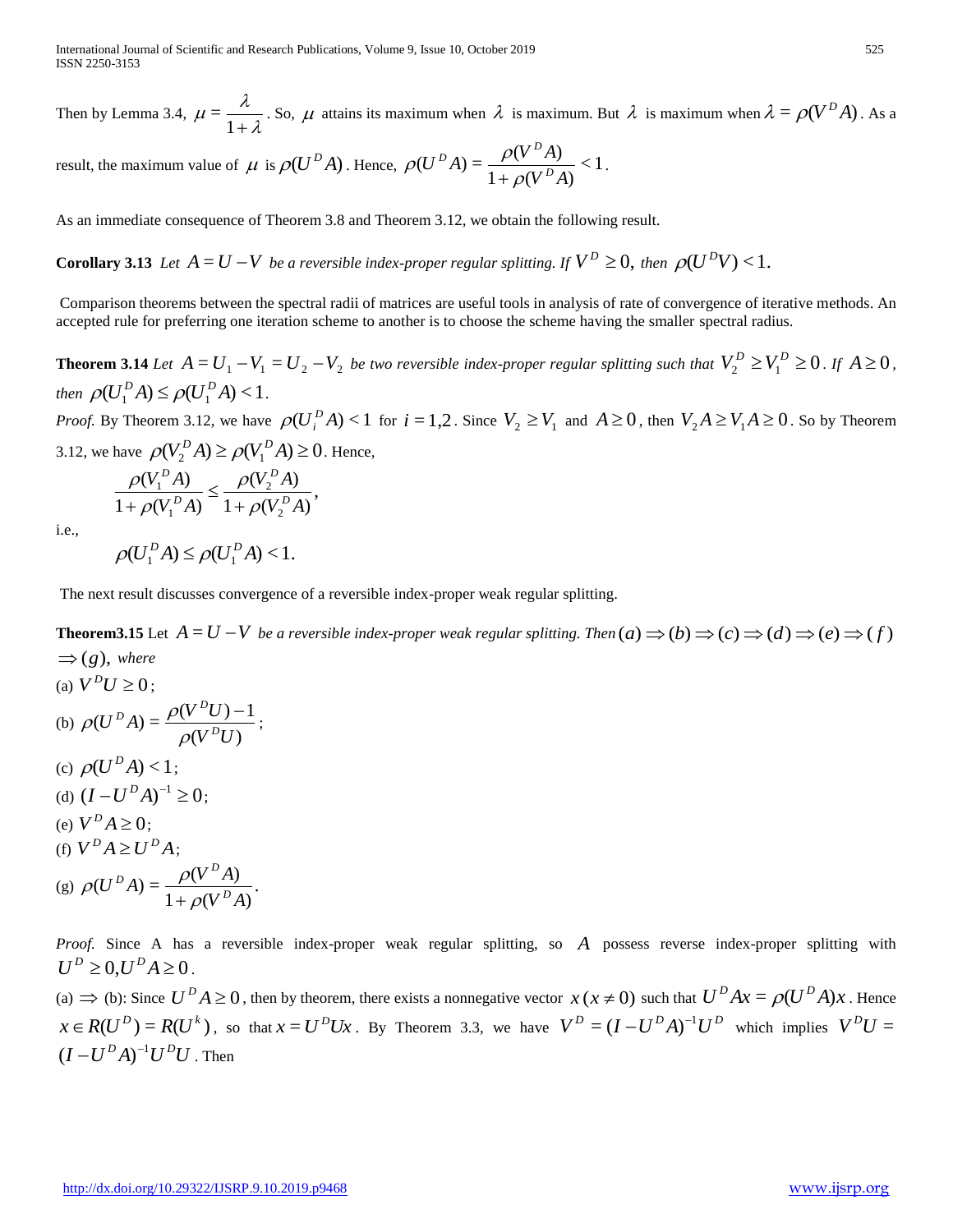International Journal of Scientific and Research Publications, Volume 9, Issue 10, October 2019 526 ISSN 2250-3153

$$
V^{D}Ux = (I - U^{D}A)^{-1}U^{D}Ux
$$

$$
= (I - U^{D}A)^{-1}x
$$

$$
= \frac{1}{1 - \rho(U^{D}A)}x.
$$

So,  $\frac{1}{\sqrt{1-\frac{1}{(1-\rho)^2}}} \ge 0$  $1 - \rho ( U^D A )$  $\frac{1}{\sqrt{1-\frac{1}{2}}} \ge$  $-\rho(U^{\,D}A)$ and is an eigenvalue of  $V^{D}U$ . Hence  $0 \leq \frac{1}{1 - \sigma \epsilon R} \leq \rho(V^{D}U)$  $1 - \rho ( U^D A )$  $0 \leq \frac{1}{\sqrt{U}} \leq \rho(V^D U)$  $U^{\,D} A$ *D*  $\overline{D_{\Lambda}} \leq \rho$  $\rho$  $\leq$ - $\leq$   $\frac{1}{\sqrt{1-\mu} \leq \rho(V^DU)}$  implies  $\rho(U^DA) \leq \frac{\rho(V^U \cup V^U)}{\sqrt{1-\mu} \leq \rho(V^U \cup V^U)}$ .  $(V^{\,D}U)$  $(U^{D} A) \leq \frac{\rho(V^{D} U - 1)}{n R D}$  $V^{\hskip1pt D}U$  $(U^D A) \leq \frac{\rho(V^D U)}{\rho(V^D)}$  $D_{A}$   $\geq \rho(V^D)$  $\rho$  $\rho(U^{\,D}A) \leq \frac{\rho(V^{\,D}U -$ 

Again, the condition  $V^{D}U \ge 0$  yields existence of a nonnegative vector  $y(y \ne 0)$  such that  $V^{D}Uy = \rho(V^{D}U)y$ . Also  $U^D U = (I - U^D A) V^D U y$ which implies  $U^D A V^D U y = V^D U y - y$ . Hence,  $U^D A y = \frac{\rho (V^D U - 1)}{\rho^2} y$ .  $(V^{\,D}U)$  $=\frac{\rho(V^{\circ}U-1)}{nR^{\circ}V}y$  $V^{\hskip1pt D}U$  $U^D A y = \frac{\rho(V^D U)}{\rho(V^D)}$  $D_{A_{21}} = \rho(V^D)$  $\rho$  $\frac{\rho(V^DU-1)}{D}$  y. So

 $(U^{\,D}A).$  $(V^{\,D}U)$  $\frac{(V^D U - 1)}{(V^D A)} \leq \rho (U^D A)$  $V^{\hskip1pt D}U$  $(V^{D}U-1)$   $\leq$   $\alpha U^{D}$ *D D*  $\rho$  $\rho$  $\frac{\rho(V^DU-1)}{nR^2} \leq$ 

(b)  $\Rightarrow$  (c): Obvious.

(c)  $\Rightarrow$  (d): The condition  $U^D A \ge 0$  and Theorem 2.3 yields  $(I - U^D A)^{-1} = \sum_{k=0}^{\infty} (U^D A)^k \ge 0$  $-U^D A$ <sup>-1</sup> =  $\sum_{k=0}^{\infty} (U^D A)^k \ge$ *k*  $I-U^{D}A)^{-1} = \sum_{k=0}^{\infty} (U^{D}A)^{k} \geq 0$ .

(d)  $\Rightarrow$  (e): By Theorem 3.3, we also have  $V^D = (I - U^D A)^{-1} U^D$ . Since,  $(I - U^D A)^{-1} \ge 0$ ,  $U^D A \ge 0$ , then  $V^D A =$  $(I-U^D A)^{-1}U^D A$  implies  $V^D A \geq 0$ .

(e)  $\Rightarrow$  (f): Since  $V^D A = (I - U^D A)^{-1} U^D A$ . So  $(I - U^D A)V^D A = U^D A$ , i.e.,  $V^D A - U^D A = U^D A V^D A$ . Again  $V^D A \ge 0$ and  $U^D A \ge 0$  implies  $V^D A - U^D A \ge 0$ . Hence  $V^D A \ge U^D A$ .

(f)  $\Rightarrow$  (g): The proof of this is similar to that of Theorem 3.12 (b)  $\Rightarrow$  (c).

A convergence result for the reversible index-proper nonnegative splitting is proved next.

**Theorem 3.16** Let  $A = U - V$  be a reversible index-proper nonnegative splitting. Then  $V^D A \ge 0$  if and only if  $\leq$  1  $1 + \rho (V^D A)$  $(U^{\,D}A) = \frac{\rho(V^{\,D}A)}{U^{\,D}B}$  $V^{\,D}A$  $(U^{D}A) = \frac{\rho(V^{D}A)}{1 + \rho(V^{D}A)}$  $D_A$   $D_A$   $D$  $\rho$  $\rho(U^D A) = \frac{\rho(V^T A)}{1 + \rho(V^D A)} < 1.$ 

*Proof.* Suppose that  $V^D A \ge 0$ . The fact  $A = U - V$  is a reversible index-proper nonnegative splitting yields that A possess a reverse proper splitting with  $U^D A \ge 0$ . Now the proof is similar to that of Theorem 3.5 (c). Conversely, assume that  $\rho(U^D A) < 1$ . Then by Theorem 2.3, we get  $(I - U^D A)^{-1} = \sum_{k=0}^{\infty} (U^D A)^k \ge 0$ .  $-U^D A$ <sup>-1</sup> =  $\sum_{k=0}^{\infty} (U^D A)^k \ge$ *k*  $I - U^D A$ <sup>-1</sup> =  $\sum_{k=0}^{\infty} (U^D A)^k \ge 0$ . Since  $V^D A =$  $(I - U^D A)^{-1} U^D A$  , so, we have  $V^D A = \sum_{k=1}^{\infty} (U^D A)^k \ge 0$  $V^{D}A = \sum_{k=1}^{\infty} (U^{D}A)^{k} \geq 0$ .

As an immediate consequence of Theorem 3.8 and Theorem 3.16, we obtain the following results.

**Corollary 3.17** Let  $A = U - V$  be a reversible index-proper nonnegative splitting. If  $V^D A \ge 0$ , then  $\rho(U^D V) < 1$ .

**Theorem 3.18** Let  $A = U - V$  be a reversible splitting with  $V^{D}U \ge 0$ . Then  $\rho(U^{D}A) = \frac{\rho(V^{D}U)^{-1}}{2\sigma P_{\text{max}}} < 1$  $(V^{\,D}U)$  $(U^{D} A) = \frac{\rho(V^{D} U) - 1}{\rho(V^{D} V)}$  $V^{\hskip1pt D}U$  $(U^D A) = \frac{\rho(V^D U)}{\rho(V^D)}$  $D_{A}$ <sup>D</sup>  $\rightarrow$   $\rho(V^D)$  $\rho$  $\rho(U^{\,D}A) = \frac{\rho(V^{\,D}U) - 1}{\sigma V^D} < 1$ . Conversely, if  $\rho(U^D A) \leq 1$ , then  $V^D U \geq 0$ .